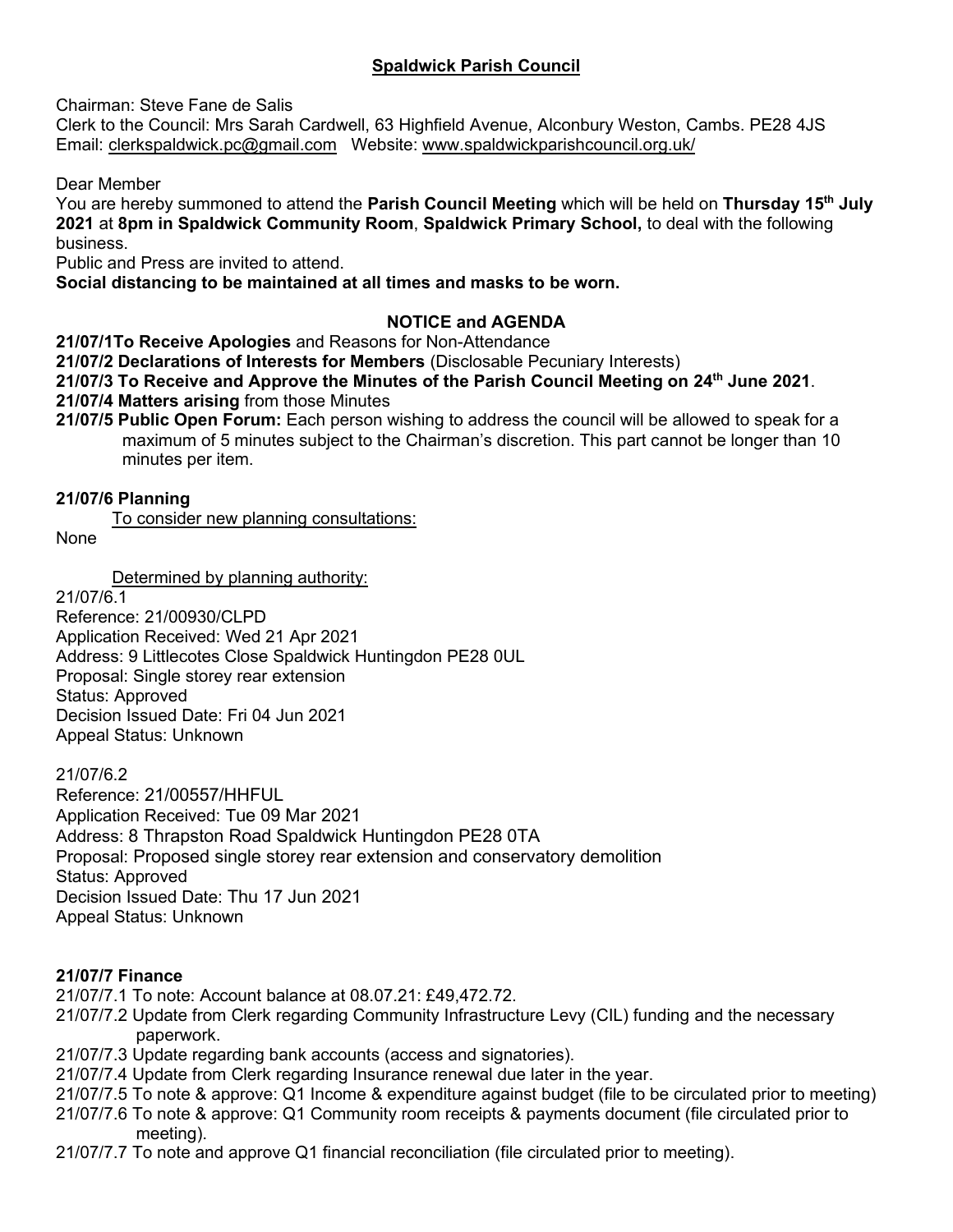21/07/7.8 To note and approve VAT reclaim to be submitted.

# **Expenditure for approval 15th July 2021:**

21/07/7.9 Clerk's wages (Jun-Jul): **£234.09** (S.Cardwell: TBC, HMRC TBC)

21/07/7.10 Grass-cutting- Payments to CGM for July and August: £200 each = **£400 + VAT**

- 21/07/7.11 Total Energy invoices (Accounts 3006069330 & 3006069341). To note: Total Gas & Power Limited has been rebranded to TotalEnergies.
- 21/07/7.12.Y.Karl invoice for cleaning of the Community Room (June-Jul) total **TBC**
- 21/07/7.13 To agree payment of the Community Room cleaning invoice to be received in August (5 weeks) = **£50.00**.

## **21/07/8 Assets – Provision/Maintenance**

- 21/07/8.1 Monthly Ferriman Road Play Area's Inspection.
- 21/07/8.2 To consider reducing the crown of the small trees at the Play Area.
- 21/07/8.3 Update regarding the village noticeboard which has been damaged.
- 21/07/8.4 Update regarding concerns raised by The War Memorials Trust.

## **21/07/9 Highways, footpaths, byways, gritting bin, trees, etc.**

- 21/07/9.1 Update regarding MVAS Flashing Speed Sign.
- 21/07/9.2 Footpaths update.
- 21/07/9.3 Any updates from Highways regarding additional safety measures for the village.
- 21/07/9.4 Update regarding hedge cutting for the field behind Ferriman Road homes.
- 21/07/9.5 To discuss a request from a resident for the grass to be cut in front of the pump house (not currently included in contract).
- 21/07/9.6 To discuss a resident concern raised regarding cranes travelling through the village to the gas works rather than using the designated route.

#### **21/07/10 Community Room**

21/07/10.1 Update regarding the Community Room

21/07/10.2 To note: radiator timers have been fitted by Cllr Pope

**21/07/11** Further Discussion of Defibrillator installation.

**21/07/12** Update regarding official domain email addresses for the Council.

**21/07/13** Update regarding the potential for the mobile Post Office van coming to Spaldwick.

**21/07/14** To note Clerk will be on annual leave during week commencing 19th July.

**21/07/15** Any items for the next edition of Spaldwick News

#### **21/07/16 Correspondence** (-previously circulated)

21/07/16.1 Cambs PCC: INVITATION: Virtual roundtable meeting with the Police and Crime Commissioner for Cambridgeshire and Peterborough- 22/06/21 21/07/16.2 CAPALC: For Circulation- NALC Chief Exec Bulletin- 23/06/21 21/07/16.3 CAPALC: CALL FOR ACTION - Energy Bill- 23/06/21 21/07/16.4 ESPO: Exciting news: Total has undergone a rebrand! - 23/06/21 21/07/16.5 AD6: London Luton Airport arrival routes airspace change- 25/06/21 21/07/16.6 Highways: Events Diary - July 21- 29/06/21

21/07/16.7 CAPALC: For Circulation- July Bulletin- 06/07/21

21/07/16.8 Bedford Group of Drainage Boards: Notification of Watercourse Maintenance- 06/07/21

## **21/07/17 Councillors' questions**